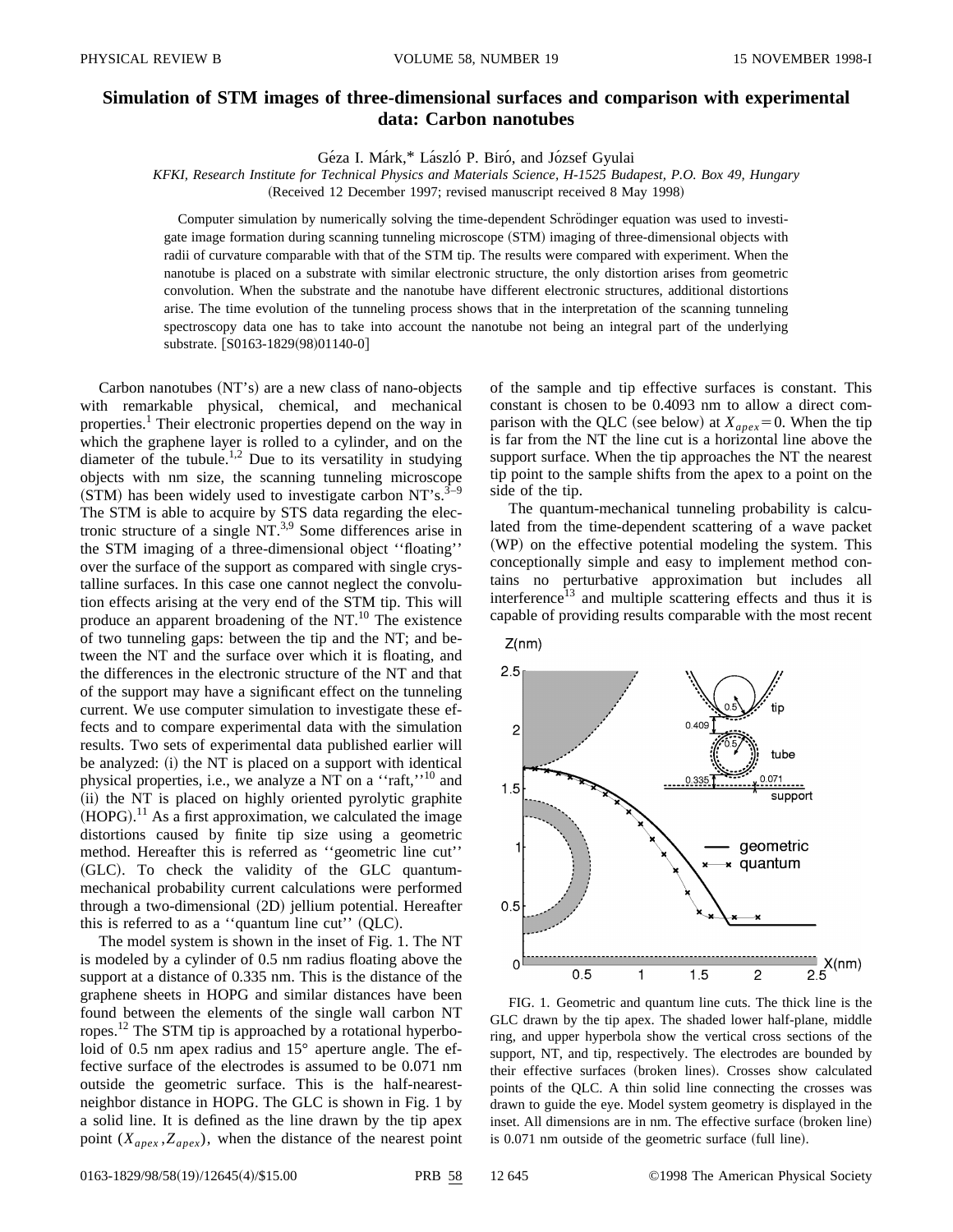

FIG. 2. Probability density of the scattered wave packet for selected time instants and  $X_{apex}$  lateral tip displacements  $(0.0, 0.8,$ 1.6, and 2.0 nm). Size of the presentation window is 3.84 nm. Contour lines are drawn on sqare root scale. Each frame is normalized to its maximum density. Maximum density values are 4.2, 0.6, and  $0.07 \, \text{nm}^{-2}$  for 1.7, 2.9, and 3.9 fs, respectively. Density in the tube region becomes appreciable on the lower right frame because of the renormalization.

tunneling theories $14$  when applying a properly chosen model potential. Inclusion of multiple scattering and interference effects is important for modeling the resonant tunneling process arising because of the existence of two tunnel gaps. The snapshots of the WP probability density shown in Fig. 2 and the tunneling time values of Table I demonstrate the power of the time-dependent method in gaining insight into the details of the tunneling process. In the present paper we use some additional approximations analyzed below.

While it is possible to include realistic atomic structure into the model without any conceptional difficulty through a

TABLE I. Average time  $t_{spent}$  (in  $fs$ ) the quantum particle spends in the different regions. ''Forbidden'' region is the region of zero potential. ''Total interface'' region is the union of the ''forbidden'' and ''tube'' regions.

| $X_{apex}$ (nm) | Forbidden | Tube   | Total Interface |
|-----------------|-----------|--------|-----------------|
| 0.0             | 0.071     | 0.084  | 0.155           |
| 0.8             | 0.079     | 0.123  | 0.202           |
| 1.6             | 0.060     | 0.020  | 0.080           |
| 2.0             | 0.057     | 0.0001 | 0.057           |

suitable effective potential, here we are focussing on pure geometrical effects which are well described by a jellium potential. As was shown recently<sup>15</sup> the self-consistent electronic structure of NT's represented by the 2D jellium background model compares favorably with parametrized LCAO calculations that take atomic structure into account. The absence of atomic structure in the jellium tubes is equivalent to averaging over all chiral angles. Our model potential is *zero* outside the effective surfaces of the electrodes and -9.81 eV inside. This is calculated from the HOPG  $E_F = 5$  eV Fermi energy<sup>16</sup> and  $W=4.81$  eV work function.<sup>17</sup> This model potential does not account for the different material properties of the tip, NT, and support, it allows the calculation of the influence of the geometry on the tunneling current only and this makes it possible to compare directly the geometric and quantum line cuts. The infinitesimally small bias approximation is justified by the fact that in the experiments analyzed here small bias values were used. Because of the limited computational facilities we calculated only in 2D. The electrostatic potential of the rotationally symmetric tip and the spread of the charge along the tube, which may be important for metallic tubes cannot be accounted for. The net effect is that the 2D model overestimates the tip-tube conductance as compared to the tube-support conductance because it does not take into account that the tip-tube tunnel junction is zero dimensional but the tube-support tunnel junction is one dimensional.

Under the assumptions given in Ref. 14, the tunneling current from the tip to the support for an infinitesimally small bias is proportional to  $\Sigma_{mm'}T_{m'm}(E)$ , where  $T_{m'm}(E)$ is the probability of transmitting an electron from the  $|u_t^{-m}(E)\rangle$  tip state to the  $|u_s^{-m'}(E)\rangle$  support state. Because at infinitesimal bias only the states near the Fermi energy contribute to the tunnel current, we can estimate  $\Sigma_{mm'}T_{m'm}(E)$  by the transmission probability  $P_{Gaussian}(E_F)$ of a Gaussian WP having mean energy  $E_F$  and a lateral spread  $\Delta x \geq H W_T$  where  $H W_T$  is the largest half-width of the tunneling channel. (In atomic resolution STM measurement *HW<sub>T</sub>* is approximately 0.1-0.2 nm. We used  $\Delta x = \Delta z$  $= 0.37$  nm.)

The  $\psi(\vec{r},t)$  wave function is calculated from the timedependent 2D Schrödinger equation. The *split operator Fourier transform method*18–20 was used. In this method the time evolution operator  $exp(-i\mathbf{H}\Delta t)$  is approximated (in Hartree atomic units) by the symmetrical unitary product exp  $(-i\mathbf{K}/2\Delta t)$ exp $(-i\mathbf{V}\Delta t)$ exp $(-i\mathbf{K}/2\Delta t)$ . While the effect of the potential energy propagator  $exp(-i\mathbf{V}\Delta t)$  is a simple multiplication with  $exp(-iV(\vec{r})\Delta t)$  for local potentials, the effect of the kinetic energy propagator  $exp(-i\mathbf{K}/2\Delta t)$  is given in *k* space by multiplicating the  $\varphi(\vec{k},t)$  momentum space wave function by  $exp\left(i|\vec{k}|^2/4\Delta t\right)$ . To utilize this formula it is necessary to calculate the  $\varphi(\vec{k},t)$  momentum space wave function by fast Fourier transform (FFT) of  $\psi(\vec{r},t)$ . Finally we have to return back to real space by inverse FFT. The spatial and temporal sampling was chosen according to Ref. 21. The FFT introduces an artificial periodic boundary condition leading to unphysical interference effects among the neighboring cells. To prevent these, we choose a calculation mesh four times bigger  $(L_{calc} = 15.36 \text{ nm}, 512 \text{ points})$  then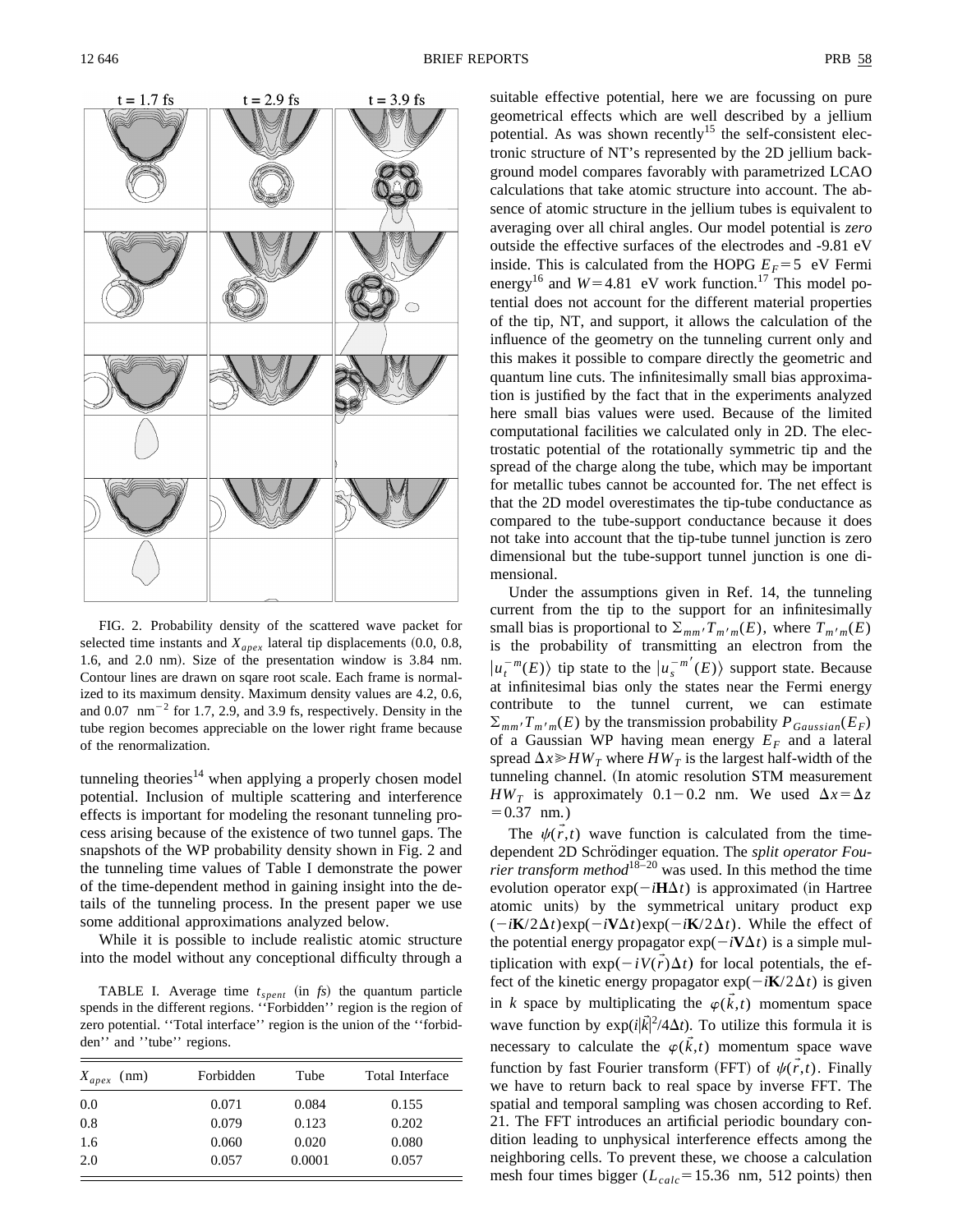3.0  $2.8$ 

 $2.6$ 

 $2.4$ 

 $2.2$ 

 $1.6$ 

 $1.4$  $1.2$ 

 $1.0$ 

≧2.0<br>±  $1.8$ 

 $P_{Gaussian}(E_F)$  is calculated as follows. The  $\vec{j}(x, z, t)$  probability current density is calculated along a horizontal line inside the support bulk (at  $z_i = -0.5$  nm) from  $\psi(x, z, t)$  for all time instants. Line integration of  $\vec{j}(x, z, t)$  along this line gives the  $I(t)$  probability current and the tunneling probability is  $P_{Gaussian}(E_F) = \int_0^{t_{max}} I(t) dt$ . Calculation is performed until the further change of *PGaussian* becomes negligible. The probability density of the scattered WP is shown on Fig. 2 for selected time instants and  $X_{apex}$  lateral tip displacements. (The corresponding  $Z_{apex}$  vertical tip displacements are calculated using the method described below.) The average time the quantum particle spends<sup>22</sup> in the different regions of space,

$$
t_{spent} = \int_0^{t_{max}} \left( \int_{region} |\psi(x, z, t)|^2 dz dx \right) dt,
$$
 (1)

are given in Table I. For  $X_{apex} = 2$  nm the tip is far from the NT. The wave packet is tunneling simply from the tip apex into the plane support. For  $X_{apex} = 0$  nm the tunneling process is more complex.  $t_{spent}$  is much longer than for  $X_{apex}$  $=$  2 nm. The WP has to tunnel through two tunnel  $resistances<sup>11</sup>$  in series, which is characteristic to resonant tunneling. The WP first flows around the NT  $(t=1.7 \text{ fs})$  then penetrates into the support  $(t=2.9 \text{ fs})$ . At later times the main mass of the probability is scattered back into the tip bulk. The probability which remained in the tube region forms standing wave patterns along the tube circumference and it is leaking into the tip and into the support in distinct impulses.<sup>11</sup> For  $X_{apex}$ =0.8 nm the majority of the probability flows out of the tip at its side. For  $X_{apex} = 1.6$  nm we can observe the switching of the tunneling point from the side to the apex of the tip.

The STM constant current loop was simulated by finding for each  $X_{apex}$  lateral tip displacement that  $Z_{apex}$  vertical tip displacement that yielded a constant tunneling probability. This set-point probability was chosen to be  $3 \times 10^{-3}$  and it gave a 0.4093-nm separation between the tip and NT geometrical surfaces (at  $X_{apex} = 0$  nm). The ( $X_{apex}$ ,  $Z_{apex}$ ) tip displacement values resulting from this procedure give the QLC, which is shown in Fig. 1 with crosses.

The comparison of simulation and experiment shows that when the NT is placed on a support with a similar electronic structure, the GLC coincides with the QLC  $(cf. Fig. 1)$ . The major distortion that influences the apparent tube diameter is the geometric convolution of the tip shape with the tube shape. When the NT is on a support with different electronic properties, the simplification used in the QLC calculation: the penetration and propagation parameters  $(E_F \text{ and } W)$  of the WP in the NT and in the support is identical, is not any more valid. In the case of the GLC this can be taken in account in the first approximation by increasing the value of the tunnel gap over the support as compared to the value over the NT. This will increase the distortion found in the apparent diameter of the NT with increasing difference in the electronic structure of the NT as compared to graphite. The ratio of half-width *HW* to height *h* versus the increase of the



FIG. 3. *HW*/*h* versus the increase of the tunneling gap above the support. Definitions of *HW*, *h*, and the gap increase are given on the GLC shown in the inset.

Tunnel gap increase

width of the tunnel gap over the support is shown in Fig. 3. Comparing the case of the NT over the raft, $^{10}$  i.e., identical electronic structure, with Fig. 3, one may conclude that in the experimental case the distortion agrees within the experimental error with the value corresponding to zero tunnel gap increase in the figure. When performing  $I(V)$  spectroscopy, one has the response of a complex system to the changes of the voltage applied to the tunnel gap. This is shown by the differences in the average times  $(cf.$  Table I) spent in the different regions. Therefore, the interpretation of the *I*(*V*) curve may be a more complex task than can be achieved with the methods commonly used in the interpretation of STS results measured on well-ordered single crystalline surfaces.

In conclusion, as long as the electronic structure of the NT and of its support are similar, the major distortion arises from the geometric convolution. This is found experimentally in the case of NT's placed on the top of rafts of similar NTs. When the electronic structure of the support is different from that of the NT, i.e., when HOPG, gold, or other support is used, further distortions arise from the modification of the width of the tunnel gap over the NT if compared to the value found over the support. The existence of the second tunnel gap, between the NT and its support may introduce complications in the interpretation of STS data. Our present model does not take in account the particular electronic structure of the NT itself, so differences between semiconducting and metallic NT's cannot be accounted for but we are given a kind of average behavior. Further work is needed, to realize a more rigorous description of the tunneling through a supported NT.

Helpful discussions with Professor Ph. Lambin of FUNDP, Namur, are gratefully acknowledged. This work was partly supported by AKP Grant No. 96/2-637. G.I.M. is indebted to Professor E. Balázs for constant support.